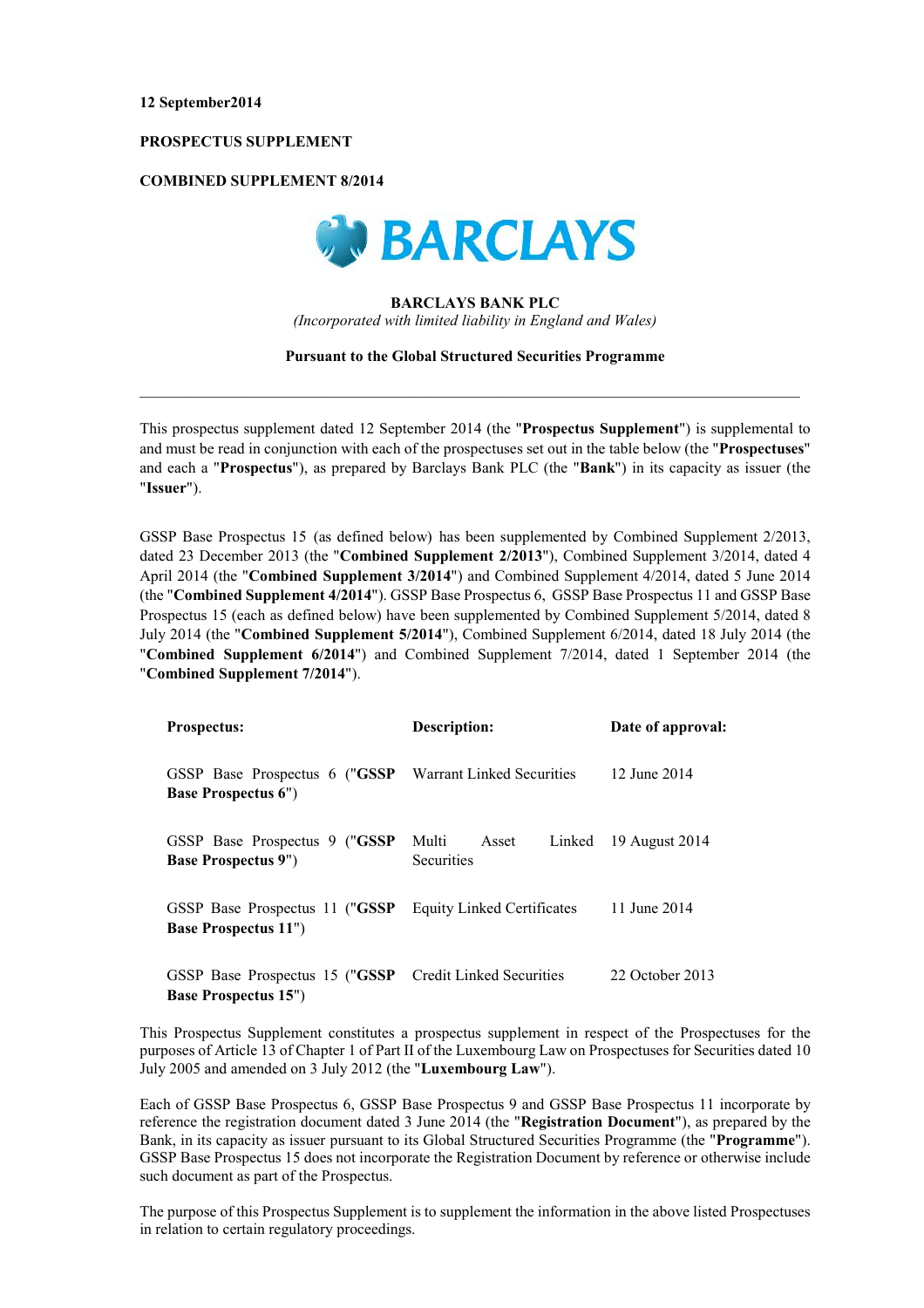Each of the Prospectuses shall be supplemented as follows:

Amendments in relation to Acquisitions, Disposals and Recent Developments

#### **GSSP Base Prospectus 6, GSSP Base Prospectus 9 and GSSP Base Prospectus 11:**  $(i)$

The information appearing in 'The Issuer and the Group - Acquisitions, Disposals and Recent Developments' on pages:

- from 26 to 27 of the Registration Document incorporated by reference in GSSP Base Prospectus 6;
- from 26 to 27 of the Registration Document incorporated by reference in GSSP Base Prospectus 9;
- from 26 to 27 of the Registration Document incorporated by reference in GSSP Base Prospectus 11,

is updated by including the following additional information:

#### **Sale of Spanish Businesses to CaixaBank**

On 31 August 2014 the Issuer announced it had agreed to sell its Retail Banking, Wealth and Investment Management and Corporate Banking businesses in Spain to CaixaBank S.A. ("CaixaBank"). Under the terms agreed CaixaBank will acquire Barclays Bank SAU and certain subsidiaries, which represent total assets of  $\epsilon$ 22.2bn and liabilities of  $\epsilon$ 20.5bn as at 30 June 2014, for a consideration of  $\epsilon$ 800m (approximately £630m), payable in cash upon completion and subject to adjustment based on the statutory Net Asset Value as at 31 December 2014. The financial impacts of this transaction on the Group are dependent, amongst other things, on the profitability of the businesses and foreign exchange movements up to completion, but are estimated to give rise to a loss after tax on the transaction of approximately £0.4bn to be reported in the third quarter of 2014, and a further loss of approximately £0.1bn on completion. Completion of the sale is subject to, amongst other things, regulatory approvals.

#### **GSSP Base Prospectus 15:**  $(ii)$

The information appearing in *Information relating to the Issuer Acquisitions*, *Disposals and* Recent Developments' on pages 42 to 43 of GSSP Base Prospectus 15 is updated by including the following information:

On 31 August 2014 the Issuer announced it had agreed to sell its Retail Banking, Wealth and Investment Management and Corporate Banking businesses in Spain to CaixaBank S.A. ("CaixaBank"). Under the terms agreed CaixaBank will acquire Barclays Bank SAU and certain subsidiaries, which represent total assets of  $\epsilon$ 22.2bn and liabilities of  $\epsilon$ 20.5bn as at 30 June 2014, for a consideration of  $\epsilon$ 800m (approximately £630m), payable in cash upon completion and subject to adjustment based on the statutory Net Asset Value as at 31 December 2014. The financial impacts of this transaction on Barclays PLC (together with its subsidiary undertakings are dependent, amongst other things, on the profitability of the businesses and foreign exchange movements up to completion, but are estimated to give rise to a loss after tax on the transaction of approximately £0.4bn to be reported in the third quarter of 2014, and a further loss of approximately £0.1bn on completion. Completion of the sale is subject to, amongst other things, regulatory approvals.

Terms defined in the Prospectuses shall, unless the context otherwise requires, have the same meanings when used in this Prospectus Supplement. This Prospectus Supplement is supplemental to, and should be read in conjunction with each Prospectus, (in the case of GSSP Base Prospectus 15) Combined Supplement 2/2013, Combined Supplement 3/2014 and Combined Supplement 4/2014 and (in the case of GSSP Base Prospectus 6 and GSSP Base Prospectus 11) Combined Supplement 5/2014, Combined Supplement 6/2014 and Combined Supplement  $7/2014$ . To the extent that there is any inconsistency between (a) any statement in this Prospectus Supplement and (b) any other statement in, or incorporated by reference into any Prospectus, the statements in  $(a)$  above shall prevail.

In accordance with Article 13 paragraph 2 of the Luxembourg Law, investors who have agreed to purchase or subscribe for Securities before this supplement was published have the right, exercisable within two working